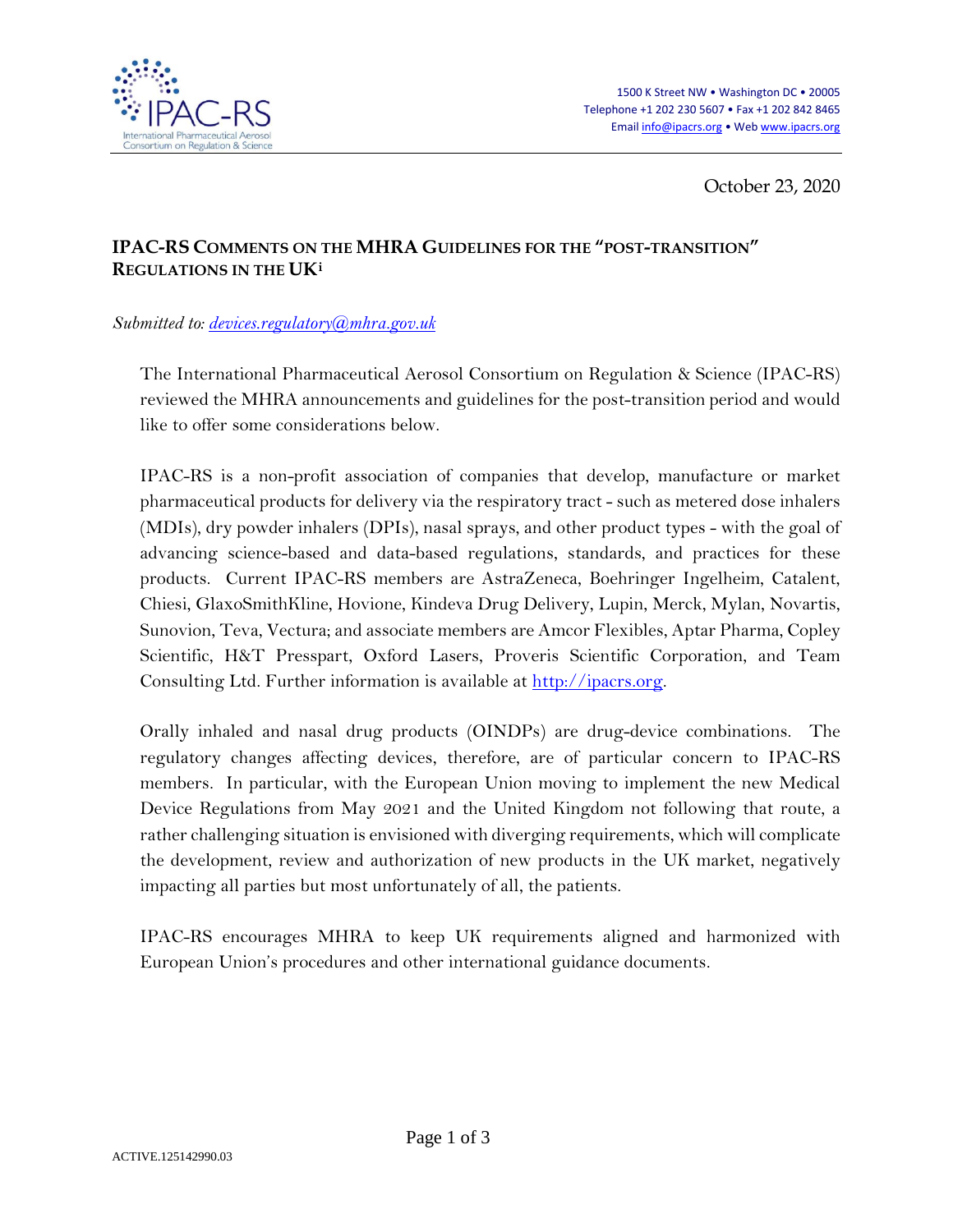## *Specific Comments*

- **Devices**: the post-transitional information has raised an independent standard for the UK with separate required UK conformance requirements. The UK will no longer be expected to follow the EU Medical Device Regulation as it will be in effect after the UK leave the EU and will therefore no longer be part of UK law. Resolution of the Medical & Medical Device Bill and updates to appropriate UK regulations are needed quickly to completely understand and detail the specific UK requirements for medical devices in detail so industry can plan and comply with requirements needed. No timelines for the new regulatory expectations have been provided.
- **CE vs UKCA marking**. MHRA is taking a pragmatic approach in recognizing CE marking for devices until 30 June 2023. But the requirement for a UKCA marking needs to be in place after this date will still require additional administrative burden and cost. More clarity on the timing and process is still required. If at all possible, we would encourage MHRA to accept CE marking as equivalent also in the long term.
- **Comparator product in bioequivalence (BE) and therapeutic equivalence (TE) studies.**
	- This guidance covers the data to be provided to show comparability of non UK reference products to the UK reference products. However, further discussion and guidance is needed for BE/TE studies performed prior to 1st Jan 2021 which used EU-sourced/approved reference product and if this comparability data still needs to be provided when submitted in applications after 1st Jan 21 in the UK.
	- For studies performed after Jan 1st, where it can be demonstrated that the UK and EU product come from the same assessment route (i.e CP) and where no changes have been made since Brexit, is comparative testing still needed?
- **Impact Assessment**. Will MHRA be conducting an impact assessment for the implementation of a set of UK Regulations that are different to the EU. This assessment should consider the administrative burden and cost on UK (and non-UK) manufacturers of complying with the Regulations and the potential impact on the availability of medical products for UK patients.